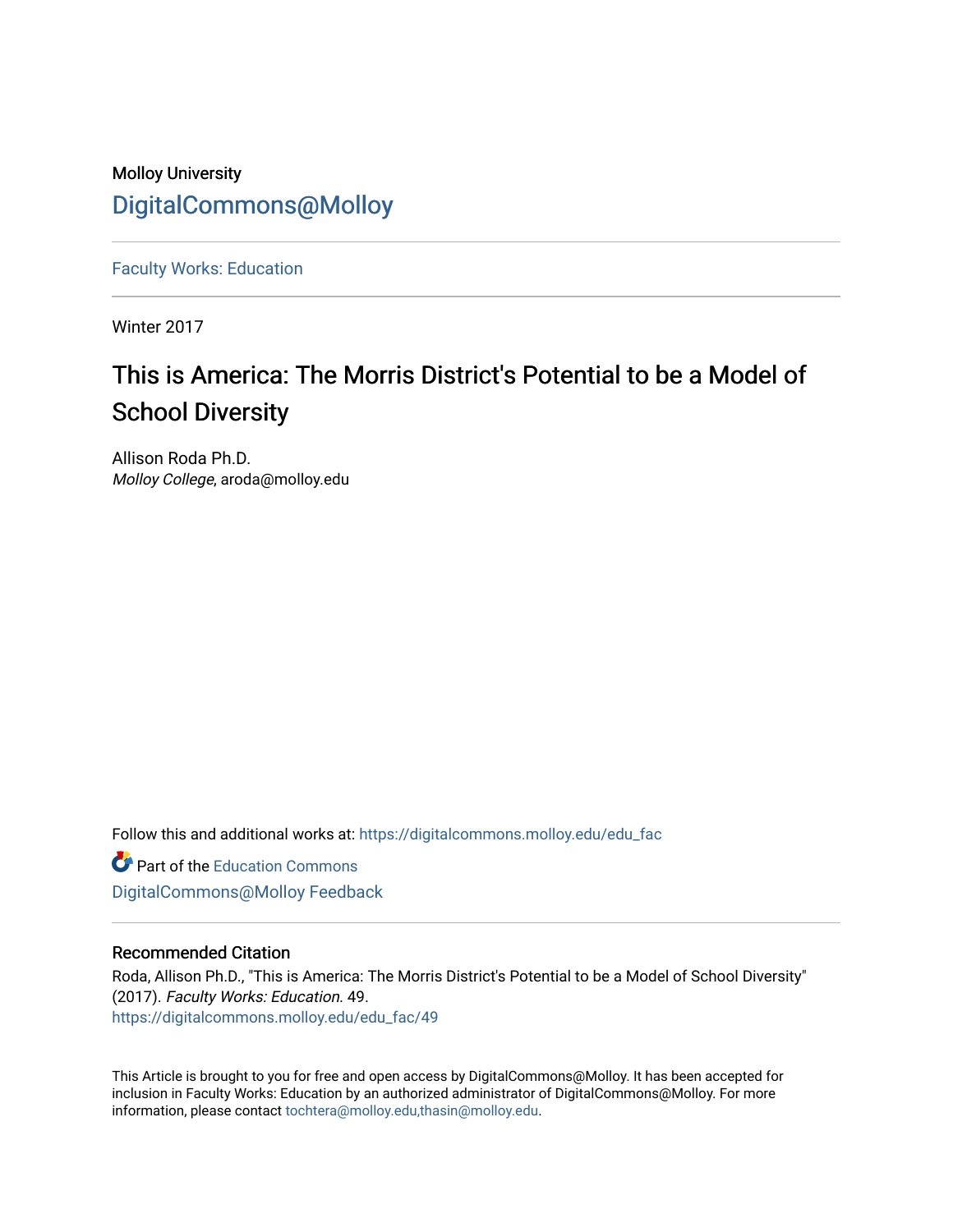

# **This**





# **America**



# **The Morris School District's Potential to be a Model of School Diversity**

**By Professor Allison Roda, Ph.D., Division of Education**

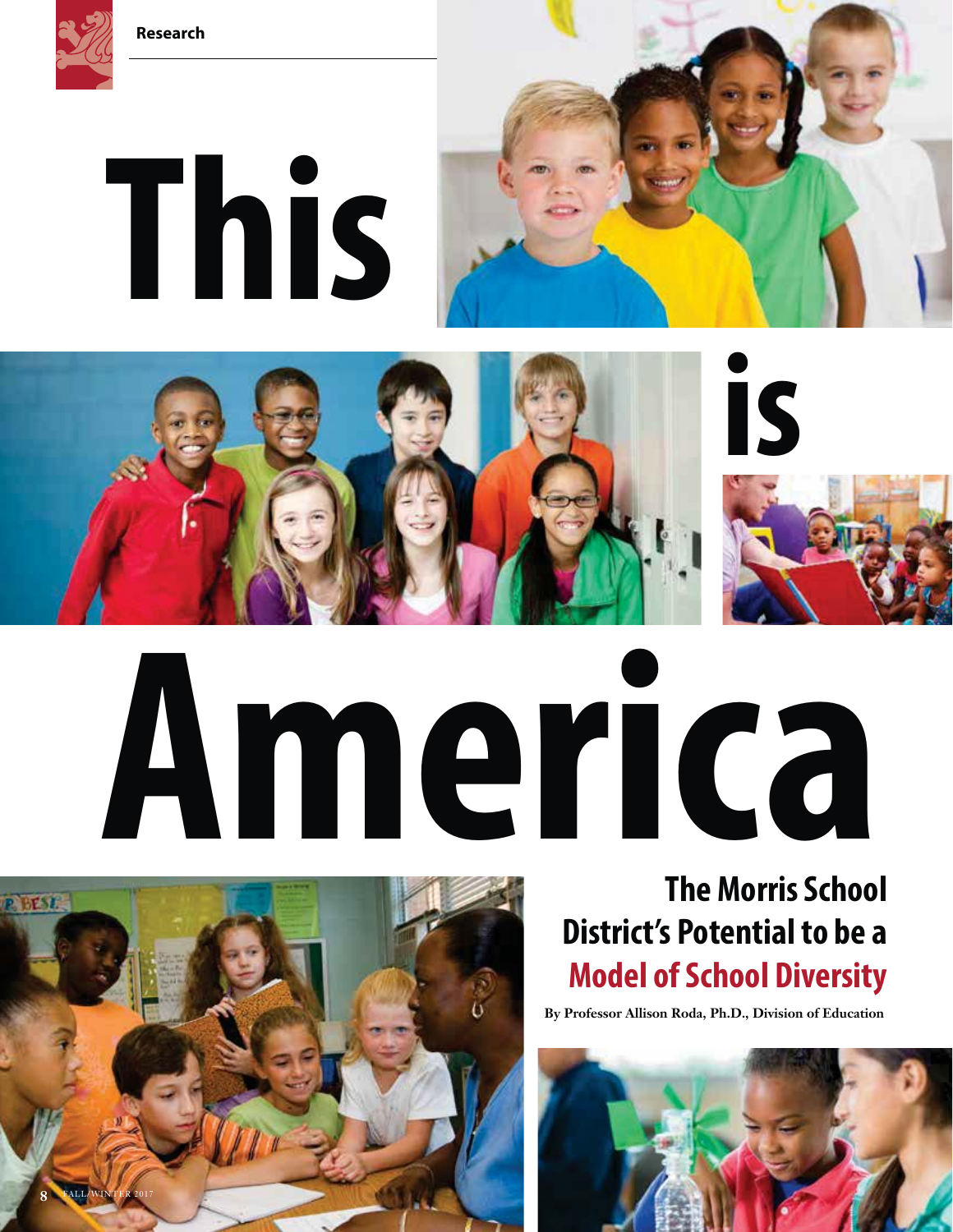

**D**r. Roda is an education researcher and scholar, and she spent years<br>examining the process of school segregation—both between and within schools, in New York and New Jersey. She was intrigued when asked to join a research team that was going to look at a public school district that chose to make diversity work. The related research went on to support a *New York Times* story on school integration.

# **Background**

For Paul Tractenberg—a law professor and long-time legal advocate for educational equity and funding equalization in New Jersey, this was a story that he always wanted to tell. As Paul described it to me, to our co-author Ryan Coughlan, and to the nearly 100 Morristown residents and school staff that we would eventually interview for the Morris project, studying the 1971 *Jenkins Case* that brought about the merger of two racially distinct Morristown and Morris Township K-8 school systems had been percolating in his mind since the early 70's. When we began the project three years ago, we did not anticipate how complicated it would be to put the history of the merger into the current context. We also did not anticipate that Morris would provide such hope in the current neoliberal era of school segregation, inequality, and privatization.

Morris School District (MSD) is one of the most integrated school districts in New Jersey and this is commendable. The district's 45 year history is unique because it is the only district in the state and country that was merged by order of the state commissioner of education for the purpose of achieving racial balance. Today, the district has maintained its incredible diversity. Out of 5,226 students, MSD's 2014–15 demographic profile is 52 percent White students, 11 percent Black, 32 percent Latino, and 5 percent Asian. Approximately 35 percent receive free or reduced-price lunch. Surprisingly, very few people have ever heard of the Morris district, including long-time New Jersey residents and individuals knowledgeable about education in the state.

Morris's diversity stands out when you place it within the context of America's increasingly segregated public school system. According to a recent U.S. government report, the number of segregated public schools in which 75 to 100 percent of students are Black or Hispanic and eligible for free and reduced- price lunch doubled from 7,009 schools in 2000 to 15,089 schools in 2016 (GAO, 2016). The GAO report (2016) also showed that students in segregated schools have less access to educational resources and opportunities, as well as disproportionate numbers of disciplinary infractions. One option to remedy the negative effects of school segregation is to merge school districts or schools. In a sense, this allows students to cross [former] school district boundary lines to achieve diversity. The Morris case represents a unique state effort to enhance district diversity by merging two very different K-8 districts, and to oppose the Morris Township referendum to build a separate all White high school. In the 1970s, achieving racial balance essentially meant bringing together Black students residing



**"Despite the demographic changes over the years, Morris School District has maintained a positive reputation and a diverse student body."**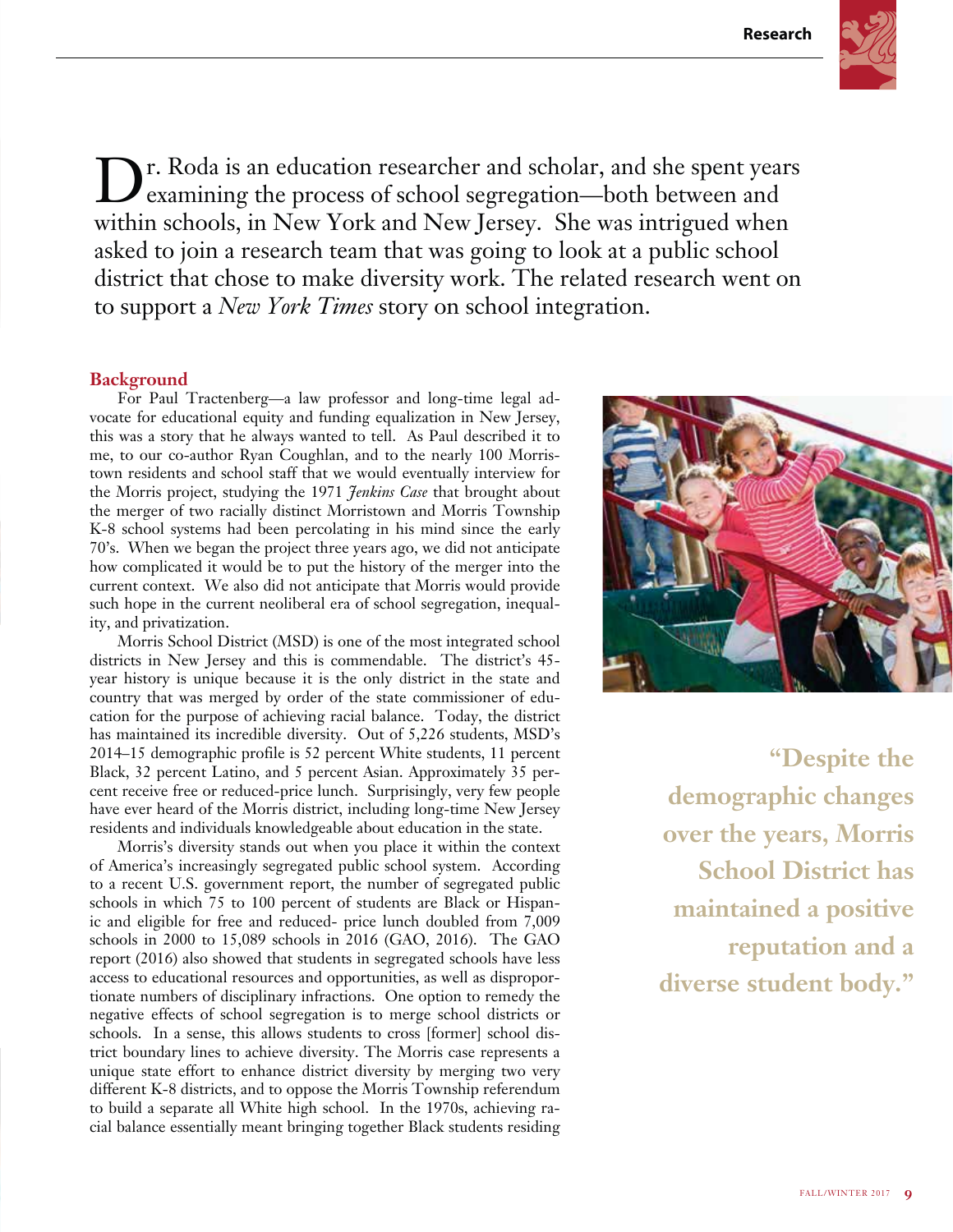



**The Morris remedy to create racial and socioeconomic balance would move us towards a more equal, just, and diverse schooling system.**

in Morristown with White students living in the township. Currently, there is a steady wave of Latino students—mostly from Central America, entering into the district. This has challenged the Morris schools in different ways primarily because of the language barrier and difficulties with parental outreach.

# **Key Factors of Success**

Despite the demographic changes over the years, MSD has maintained a positive reputation and a diverse student body. Through our mixed methods research, we sought to find out how and why this occurred when so many other U.S. districts—particularly in the south— have abandoned school desegregation plans. A new report based on our research, *Remedying School Segregation* (Tractenberg, Roda, and Coughlan, 2016) was recently published by a progressive think tank called The Century Foundation and featured in a New York Times article (Spencer, 2016). In the report, we outline the successes and challenges of MSD, and found that there were and continue to be, three main reasons behind the district's long-term success:

(1) The Morristown and Morris Township community is morally committed to public education and the collective benefits of diversity;

(2) Community members believe that in order to have a successful district, you need to have a supportive community and strong family partnerships with the schools;

(3) Although, the district's response to some of the challenges that school diversity imposes on the schools has been slow and uneven over the years, respondents have an optimistic and positive attitude that racial and socio-economic gaps in opportunity and achievement will improve over time.

Like many districts across the country, MSD struggles with achievement and opportunity gaps, such as attaining diversity within high-track classes at the middle school and high school. MSD officials are aware of the problem and have made efforts to progress toward true integration at the school and classroom level. These integration efforts include changing the admissions process for gifted and talented classes, creating heterogeneous math groups in elementary school, using multiple measures for course placement decisions in middle school, eliminating the lowest B-level track in high school, and hiring a high school counselor to

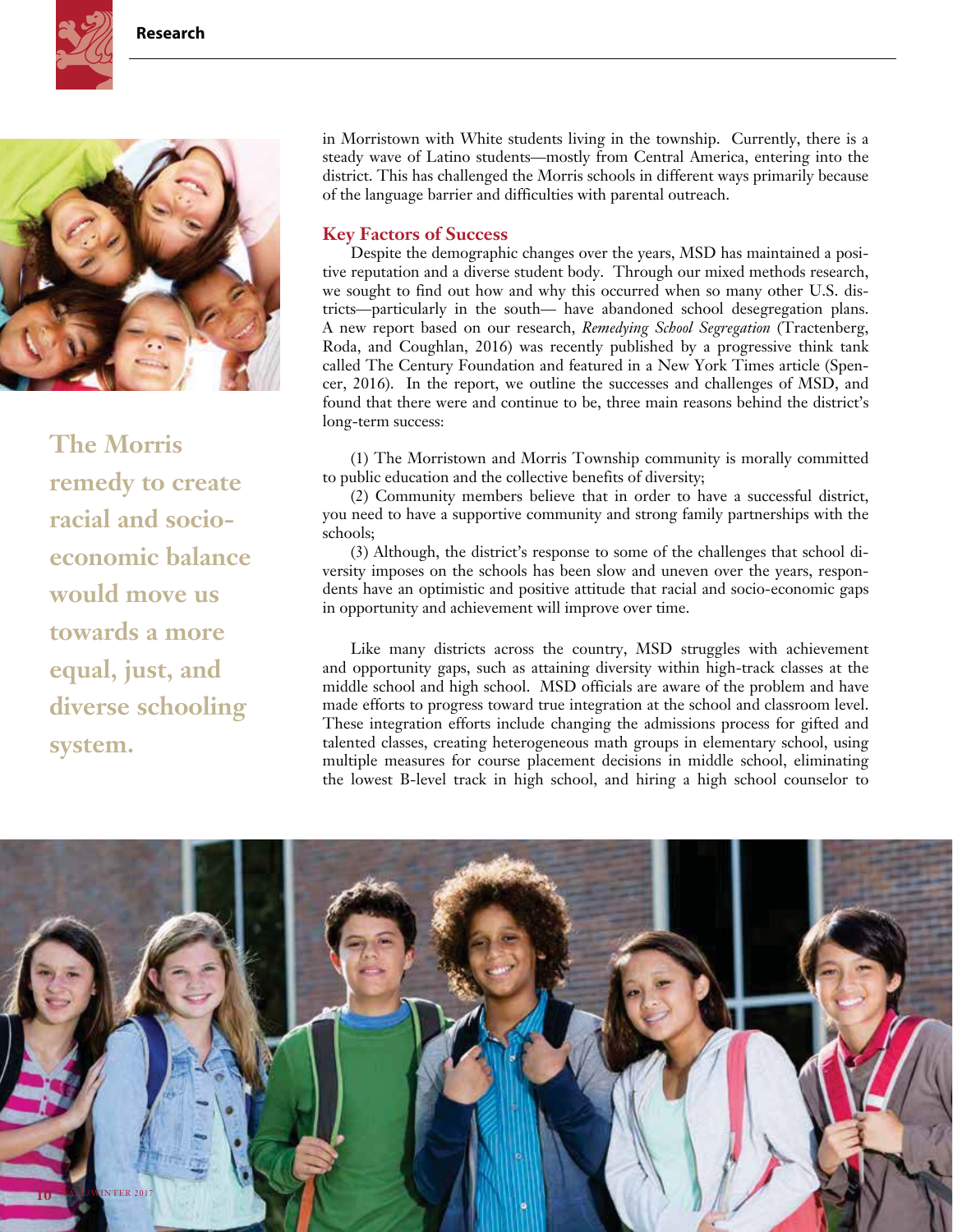

support students of color and to make sure they are prepared for college. Schoollevel respondents say this is not enough, however, to foster cross-cultural exchange among students. Teachers, students, and other school staff recommend that the district do more to sensitize teachers to cultural differences among their students and ensure that teachers do not underestimate, perhaps unconsciously, the educational potential of students of color. Another area that could be improved is for students to experience more moments of integration. Schools could offer more multicultural curriculum, courses and programs to reduce implicit biases and foster an inclusive culture. As the Latino population has grown and the district instituted a separate bilingual high school track, English Language Leaners have expressed a feeling of separation and of being invisible in the school. Likewise, Black and Latino students feel out of place in Advanced Placement courses filled mostly with White students.

Regardless of the challenges, MSD alumni and current students, as well as teachers and school staff view diversity as a unique advantage in preparing students for the "real world" that other students in more homogeneous school districts simply do not receive. In fact, every single teacher that we interviewed praised the diversity in the district, as one teacher replied, "I think that's such a unique strength of the town and the township working together and yet at the same time it's not a problem. It's not something that's ever going to be fully resolved, that you can walk in and go: 'This is what you do'. This is America. This is what we deal with, America. That's very different than most of the communities in New Jersey (emphasis added)." Because of the student demographics, teachers stressed the importance of developing connections with the students and their families in order to meet different student needs. For example, during a teacher focus group, one teacher commented that no two classrooms are the same in the school because, as he explained, "we have to structure our schools and our classrooms to try to meet all of the different student needs. We [teachers] all have the mindset that there is no one way to do things. It's not cookie cutter, but it's very fun." Another teacher told a story about an immigrant family who just moved into the district from another state. The school principal asked the teacher to speak with the family because apparently they were not sure they wanted to send their son to school there. The teacher listened to their concerns, and she stopped them and said, "Let me hear from your son first." She talked to the boy about what he likes to do. Then, the teacher said she started "explaining

**We have to structure our schools and our classrooms to try to meet all of the different student needs.**

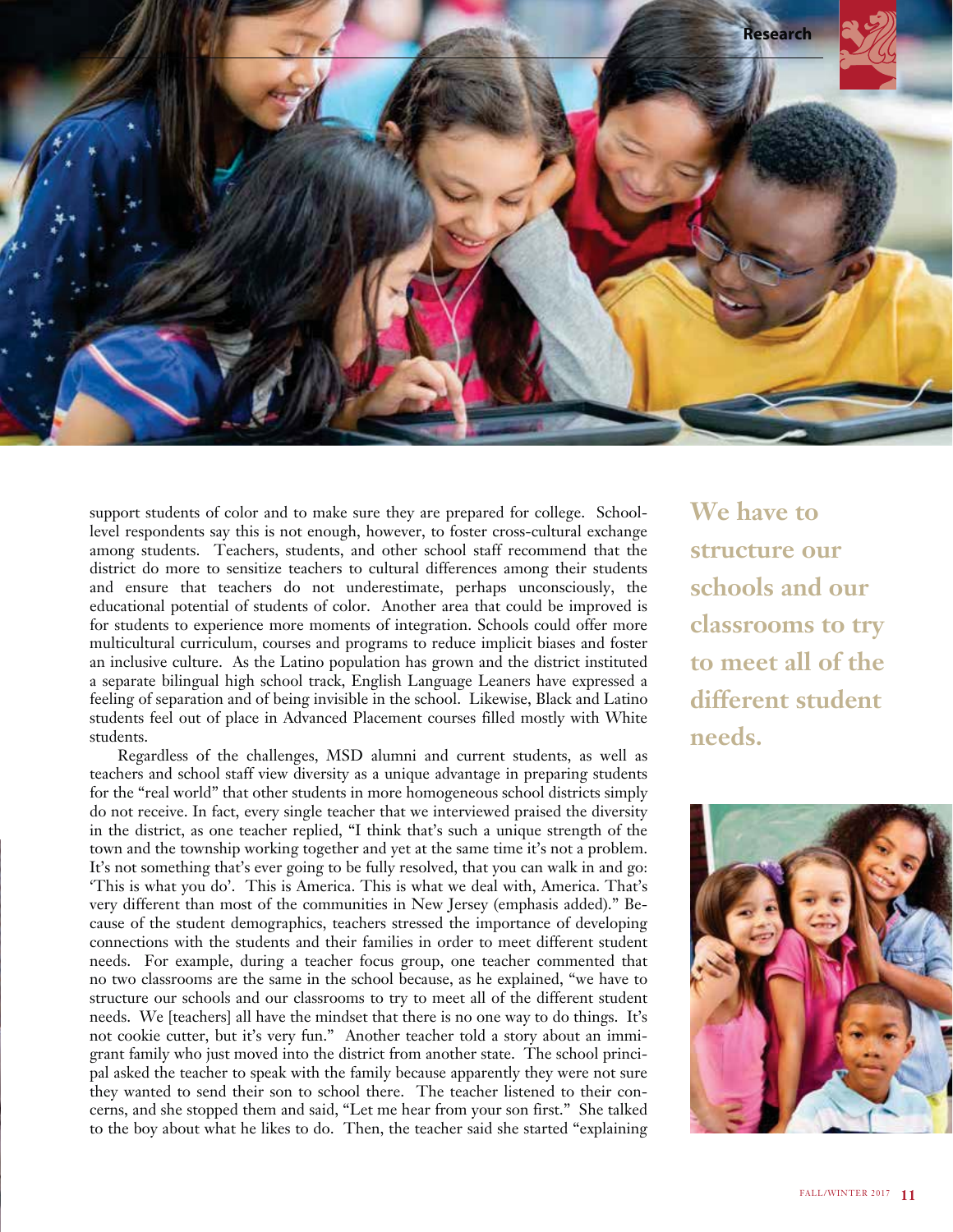

**"We have to structure our schools and our classrooms to try to meet all of the different student needs."**

how we try to reach kids in different ways and see them for who they are as individuals. Sooner or later, I used the term 'neuro pathway'. I don't know why I used that word, but later I found out that the mother is a neurologist, and, well they stayed and they're very happy with the school."

### **All Things Equal**

Substantial evidence also emerged in our interviews that the schools and community are working together to help low-income students overcome challenges in school and at home. This levels the playing field. For example, each student in grades 6–12 is given a personal Chromebook to use in the classroom and to take home to do their homework. The district realized that some low-income students did not have access to the Internet at home—making it difficult to complete their assignments. The Morris Educational Foundation raised funds for Mi-fi devices, which give students access to the Internet in any setting. Additionally, the district is responding to the challenge of educating English Language Learners by recruiting and hiring more Spanish speaking staff. The superintendent reported that since June 2015, the district hired ten bilingual teachers, and

> 31 percent of all new hires (counselors, administrators, and teachers) speak Spanish.

> The district's strongest commitment to making diversity work is evident by its student assignment plan which extends beyond the district level to the school level. After the merger, respondents explained that the district decided to implement the "Princeton Plan" to diversify elementary schools by pairing a primary (K–2) school with an intermediate (3–5) school. One school was located in the town and the other paired school was located in the township. MSD also uses geography to achieve diversity in schools by designating the center of town as an open assignment area because it was, and still is, where many low-income Black and Latino residents live. Students living in this area are bused to various neighborhood schools across the district to procure racial balance and desegregate schools. Every other assignment area has a neighborhood school. The Morris district's student assignment policies have succeeded. Instead of allowing parents to choose schools—which can lead to school re-segregation, MSD's policy provides a structure to support student-level diversity. As our report highlights, the dissimilarity index for Black students in elementary school is at just 2.6. This means that only about 2.6 percent of White or Black students would have to change schools for elementary school-level diversity to perfectly match districtwide diversity. For White and Latino students, the dissimilarity index is just above 4 percent, still an impressive accomplishment especially when compared to the neighborhood segregation levels that hover around 40-50 percent for White, Black and Latino families.